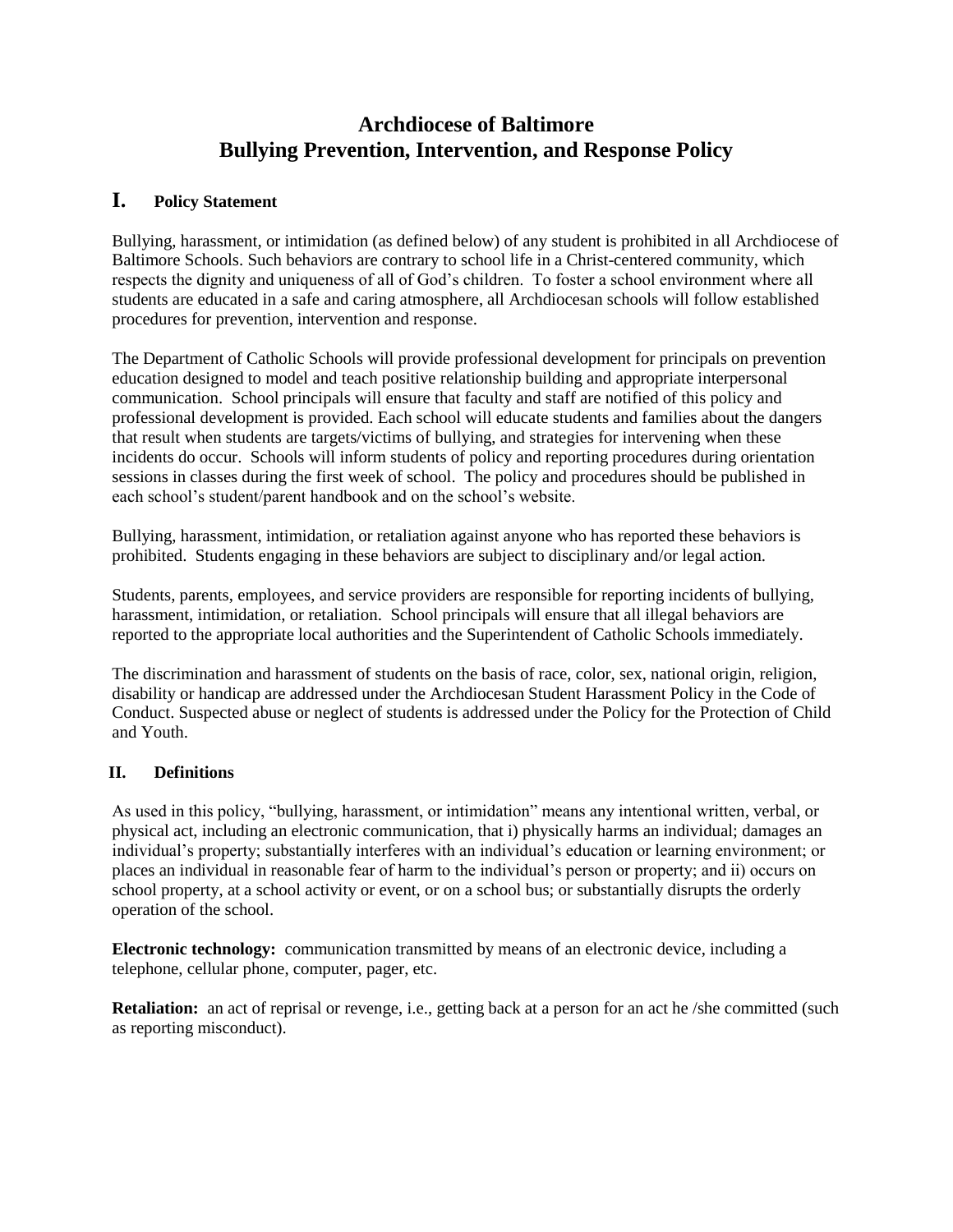#### **III. Education**

Education on the prevention of and responses to bullying, harassment, and intimidation will be delivered to all students in kindergarten through grade twelve through orientation, religion classes, guidance lessons, or other age appropriate means.

School faculty will ensure that students are involved in activities that address bullying, cyber-bullying, harassment, or intimidation and in creating a culture of peer support and mutual respect.

School faculty will promote student involvement in the anti-bullying efforts, peer support, mutual respect, and a culture which encourages students to report incidents of bullying to adults.

School principals will ensure that professional development is provided to school faculty and staff on how to respond appropriately to students who bully or are bullied, and how to empower bystanders.

School principals will provide parents with education on the negative impact of bullying for students, the family and the school community as well as proactive strategies to prevent bullying, harassment, and intimidation.

School principals will educate School Board members on the negative impact of bullying for students, the family and the school community and the school's bullying preventions, intervention and response policy and education protocols.

## **IV. Intervention**

School principals and/or their designee are responsible for providing appropriate assistance to students and parents who have been affected by behavior prohibited in this policy.

A student who violates this policy may be required to participate in appropriate counseling/intervention designated by the school principal that is designed to increase the student's understanding of the offense and its impact on others.

School principals will collaborate with the Department of Catholic Schools to address students who continue to be involved in bullying behaviors as perpetrators, targets/victims, or witnesses, and whose mental or physical health, safety, or academic performance has been impaired.

# **V. Procedures for Reporting**

- 1. When a student reports that he/she is or has been the target/victim of bullying, harassment, or intimidation, the staff member will respond quickly and appropriately to intervene and report the incident to the school principal.
- 2. If a student wishes to discuss the incident of bullying, harassment, or intimidation with a staff member, the staff member will make an effort to provide the student with a practical, safe, private, and age appropriate way of doing so.
- 3. Student reports will be documented using the Bullying Prevention, Intervention and Response Reporting Form.
- 4. A student may request assistance from a staff member to complete the Bullying Prevention, Intervention and Response Reporting Form at school.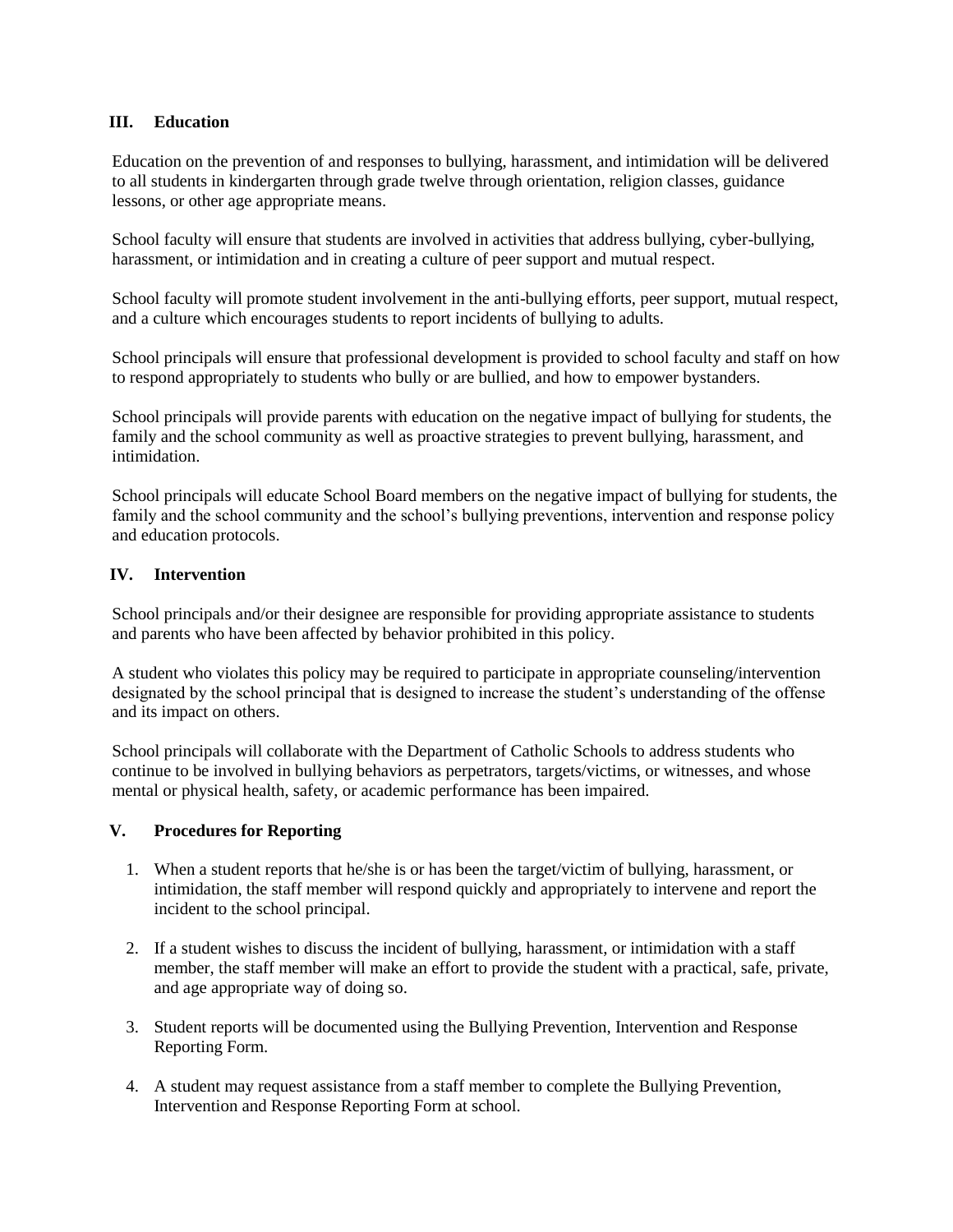- 5. The student, a staff member, parent or close adult relative should complete and submit Bullying Prevention, Intervention and Response Reporting Form to the school principal in person, by mail, or electronically.
- 6. Reporting forms should be available in all schools in the main (front) office, counselor's office, and other locations determined by the school principal.
- 7. Principals will report all bullying incidents that result in suspension to the Superintendent of Catholic Schools.

## **VI. Procedures for Investigating**

- 1. All reports should be written using the Bullying, Harassment, or Intimidation Reporting Form. Reports must be promptly and appropriately investigated by the school principal or their designee upon receipt of a reporting form.
- 2. The school principal will take steps to verify who committed the act of bullying, harassment, or intimidation and whether others played a role.
- 3. Other related complaints, if any, will be reviewed in making the determination as to whether bullying, harassment or intimidation occurred.
- 4. Neither the victim nor any witnesses should be promised confidentiality at the onset of an investigation as the outcome of the investigation cannot be predicted. All parties involved should be informed that any information discussed and recorded will be disclosed only on a "need to know" basis.
- 5. The school principal will promptly and appropriately notify parents of the victim and parents of the offender of the incident after receipt of the reporting form.

The school principal will apply consequences and/or remedial actions consistent with school disciplinary policies*.* The offender will be informed that retaliation against a victim or bystander is prohibited and will result in disciplinary consequences.

The school principal will create a written record of the bullying, harassment, or intimidation incident and any disciplinary actions taken, as well as the statements of the victim, witnesses, and offender. Discussions with all parties should be documented as soon as possible after the event. Any material records or evidence will not be discarded and will be maintained in a separate secure file.

The school principal will continue to monitor the resolution. Separate conferences with the victim and offender will occur within two weeks after the investigation. In addition another follow-up conference will be held with the victim four weeks after the initial follow-up conference.

#### **VII. Consequences**

Consequences and remedial actions should be consistently and fairly applied for persons committing acts of bullying, harassment, or intimidation, for persons engaged in retaliation and for persons found to have intentionally made false accusations, after appropriate investigation has determined that such an offense has occurred. The following list of consequences and remedial actions is provided as a guide and by no